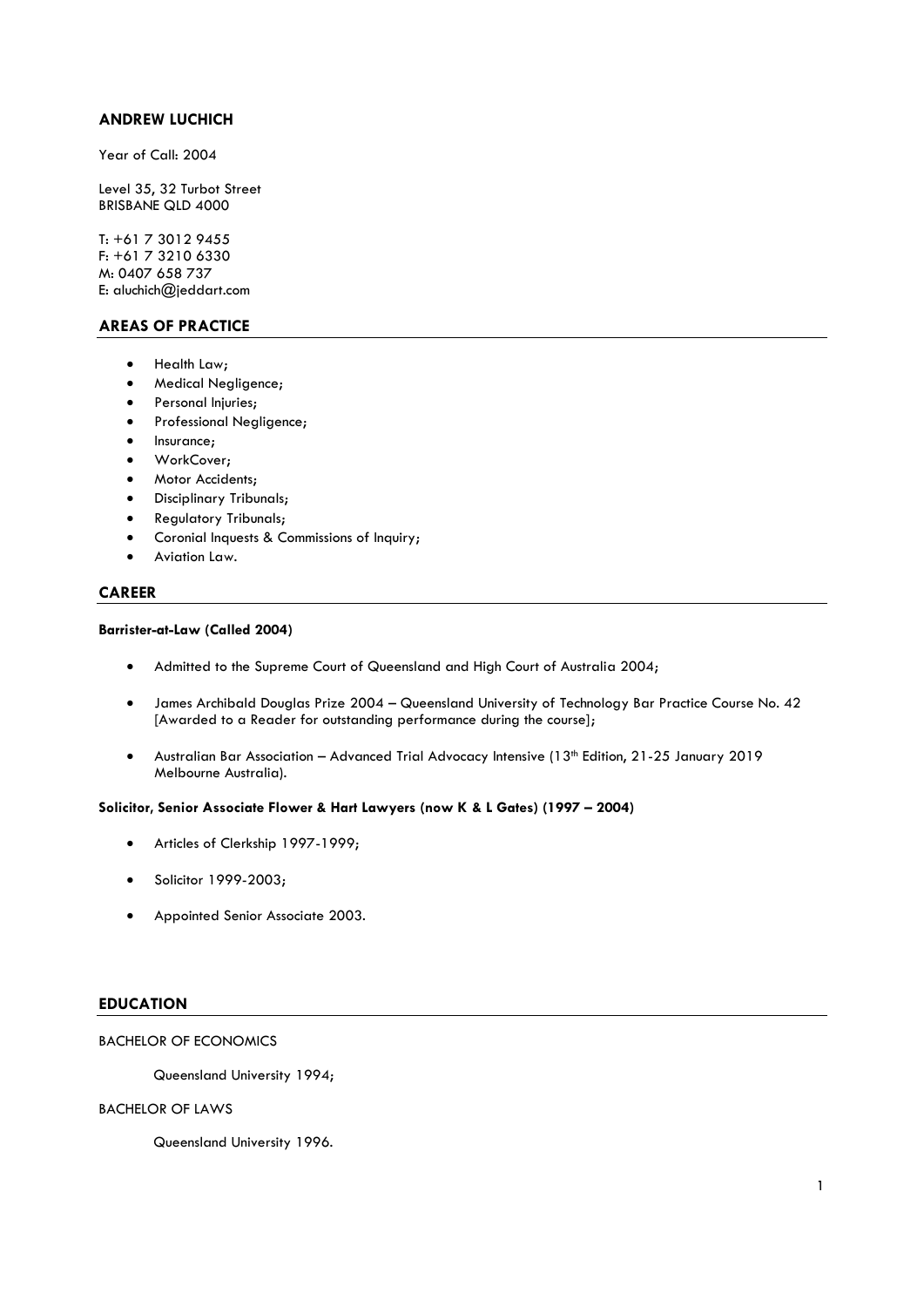### **PROFESSIONAL ACCREDITATIONS/ASSOCIATIONS**

- Admitted to the Supreme Court of Queensland and High Court of Australia;
- Member Bar Association of Queensland;
- Committee Member of the Medico-Legal Society of Queensland.

### **CASES/PUBLICATIONS**

### **CASES**

### **Civil/Common Law Proceedings**

- *James v State of Queensland* [2018] QSC 188 Personal Injuries – Workers' Compensation – Negligence – Civil Claim;
- *Kerle v BM Alliance Coal Operations Pty Ltd & Ors* [2017] QSC 7 Personal Injuries – Workers' Compensation – Negligence – Costs;
- *Kerle v BM Alliance Coal Operations Pty Ltd & Ors* [2016] QSC 304 Personal Injuries – Workers' Compensation – Negligence – Civil Claim;
- *[Coles Group Limited v Costin](http://www.sclqld.org.au/caselaw/QCA/2015/140)* [2015] QCA 140 Personal Injuries – Workers' Compensation – Limitation Period Extension – Appeal;
- *[James v State of Queensland](http://www.sclqld.org.au/caselaw/QSC/2015/065)* [2015] QSC 065 Personal Injuries – Workers' Compensation – Practice & Procedure (Amendment of Pleadings);
- *[McLoughlin v State of Queensland](http://www.sclqld.org.au/caselaw/QDC/2015/050)* [2015] QDC 050 Personal Injuries – Health Law/Public Liability – Civil Claim;
- *[Scott v State of Queensland](http://www.sclqld.org.au/caselaw/QSC/2014/306)* [2014] QSC 306 Personal Injuries – Public Liability – Limitation Period Extension;
- *[Cowen v Bunnings Group Limited](http://www.sclqld.org.au/caselaw/QSC/2014/301)* [2014] QSC 301 Personal Injuries – Workers' Compensation – Civil Claim;
- *[Birkett v State of Queensland](http://www.sclqld.org.au/caselaw/QSC/2014/035)* [2014] QSC 035 Personal Injuries – Workers' Compensation – Practice & Procedure (Amendment of Pleadings);
- *[Swainson v Carruthers & Anor](http://www.sclqld.org.au/caselaw/QDC/2010/543)* [2010] QDC 543 Personal Injuries – Motor Vehicle Accident – Civil Claim;
- *[Osborne v Downer EDI Mining Pty Ltd & Anor](http://www.sclqld.org.au/caselaw/QSC/2010/470)* [2010] QSC 470 Personal Injuries – Workers' Compensation – Civil Claim;
- *[Caroline Shaw v Broadbent & Anor](http://www.sclqld.org.au/caselaw/QSC/2010/433)* [2010] QSC 433 Personal Injuries – Health Law – Limitation Period Extension;
- *[Peterson v Broadbent & Anor](http://www.sclqld.org.au/caselaw/QSC/2010/432)* [2010] QSC 432 Personal Injuries – Health Law – Limitation Period Extension;
- *[Marsden v Broadbent & Anor](http://www.sclqld.org.au/caselaw/QSC/2010/431)* [2010] QSC 431 Personal Injuries – Health Law – Limitation Period Extension;
- *[McWhae v Broadbent & Anor](http://www.sclqld.org.au/caselaw/QSC/2010/430)* [2010] QSC 430 Personal Injuries – Health Law – Limitation Period Extension;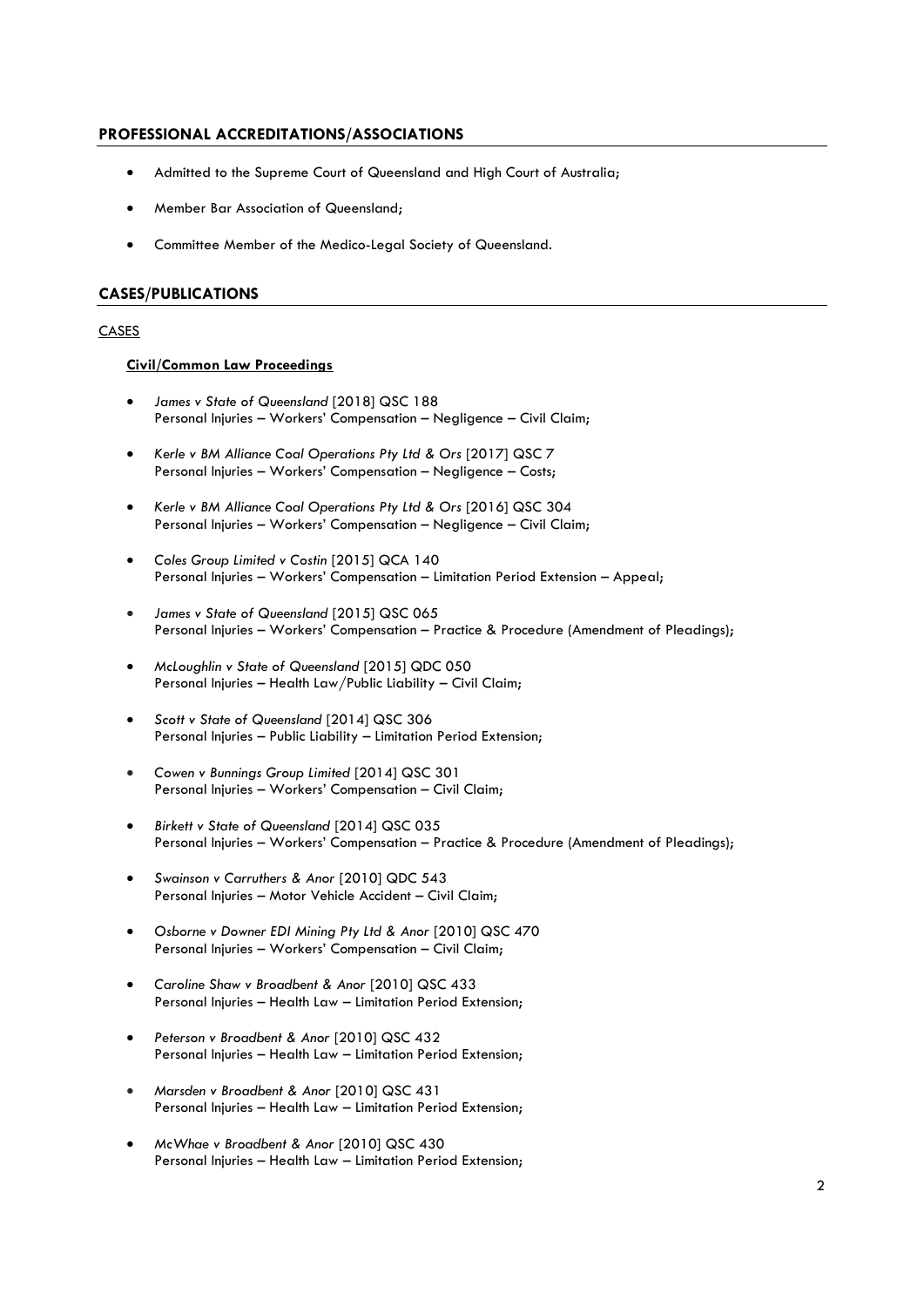- *[Morrison v Broadbent & Anor](http://www.sclqld.org.au/caselaw/QSC/2010/429)* [2010] QSC 429 Personal Injuries – Health Law – Limitation Period Extension;
- *[O'Donnell v Broadbent & Anor](http://www.sclqld.org.au/caselaw/QSC/2010/428)* [2010] QSC 428 Personal Injuries – Health Law – Limitation Period Extension;
- *[Hodgson v Broadbent & Anor](http://www.sclqld.org.au/caselaw/QSC/2010/427)* [2010] QSC 427 Personal Injuries – Health Law – Limitation Period Extension;
- *[Buchanan-Davies v Broadbent & Anor](http://www.sclqld.org.au/caselaw/QSC/2010/426)* [2010] QSC 426 Personal Injuries – Health Law – Limitation Period Extension;
- *[Gail Shaw v Broadbent & Anor](http://www.sclqld.org.au/caselaw/QSC/2010/425)* [2010] QSC 425 Personal Injuries – Health Law – Limitation Period Extension;
- *[Malcolm v Hertess](http://www.sclqld.org.au/caselaw/QDC/2010/372)* [2010] QDC 372 Personal Injuries – Health Law – Limitation Period Extension;
- *[Blind v Hertess](http://www.sclqld.org.au/caselaw/QDC/2010/322)* [2010] QDC 322 Personal Injuries – Health Law – Limitation Period Extension;
- *[Australasian Medical Insurance Limited & Anor v CGU Insurance Limited](http://www.sclqld.org.au/caselaw/QSC/2009/235)* [2009] QSC 235 Insurance – Double Insurance – Civil Claim;
- *ACN 070 037 599 P/L & Anor v Larvik P/L & Anor* [2008] QCA 416 Breach of Contract – Trade & Commerce – Appeal;
- *[ACN 070 037 599 Pty Ltd & McEwen v Larvik Pty Ltd & Anor](http://www.sclqld.org.au/caselaw/QSC/2008/095)* [2008] QSC 095 Breach of Contract – Trade & Commerce – Civil Claim;
- *Hegarty v Queensland Ambulance Service* [2008] HCATrans 121 Personal Injuries – Workers' Compensation – Special Leave to Appeal;
- *[Hegarty v Queensland Ambulance Service](http://www.sclqld.org.au/caselaw/QCA/2007/366)* [2007] QCA 366 Personal Injuries – Workers' Compensation – Appeal;
- *[Hegarty v Queensland Ambulance Service](http://www.sclqld.org.au/caselaw/QSC/2007/090)* [2007] QSC 090 Personal Injuries – Workers' Compensation – Civil Claim;
- *[Cotter v Stathakis](http://www.sclqld.org.au/caselaw/QDC/2007/060)* [2007] QDC 060 Personal Injuries – Health Law – Limitation Period Extension;
- *Calvert v Mayne Nickless Ltd* [2006] 1 Qd R 106 Personal Injuries – Workers' Compensation – Appeal;
- *[Mulcahy v Monsour & Ors](http://www.sclqld.org.au/caselaw/QSC/2005/348)* [2005] QSC 348 Personal Injuries – Health Law – Dismissal for Want of Prosecution;
- *[Leonhardt v Apthomas & Ors](http://www.sclqld.org.au/caselaw/QDC/2005/273)* [2005] QDC 273 Personal Injuries – Health Law – PIPA Provision of Information;
- *[Bryce v Anderson & Anor](http://www.sclqld.org.au/caselaw/QSC/2005/216)* [2005] QSC 216 Personal Injuries – Health Law – PIPA Provision of Information/Waiver of Privilege;
- *[Weeks v Nominal Defendant](http://www.sclqld.org.au/caselaw/QCA/2005/118)* [2005] QCA 118 Personal Injuries – Motor Vehicle Accident – Appeal;
- *[Vlies v Commonwealth of Australia](http://www.sclqld.org.au/caselaw/QSC/2004/404)* [2004] QSC 404 Personal Injuries – Master/Servant – Leave to Proceed;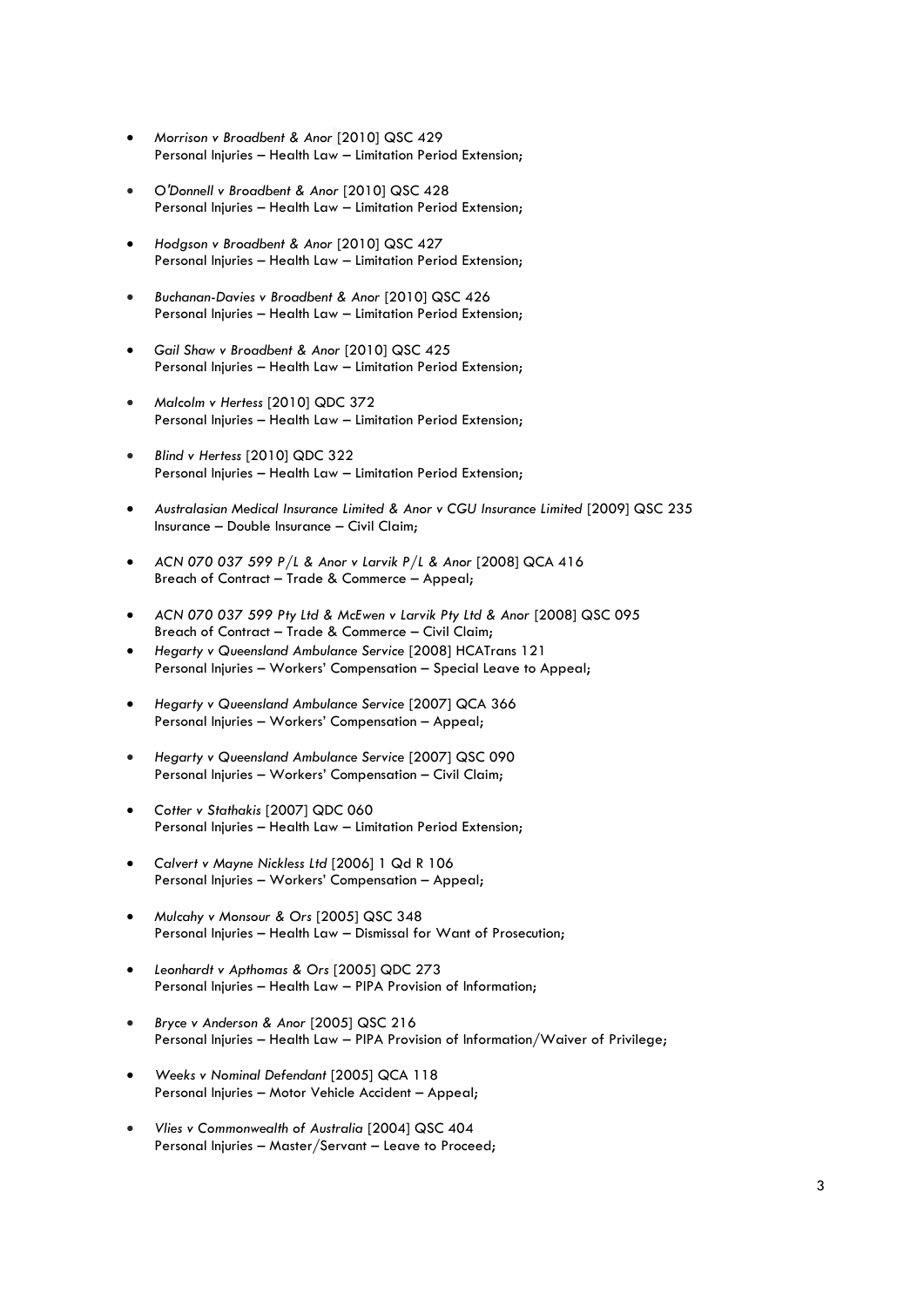- *[Mollenhauer v Gilroy & Ors](http://www.sclqld.org.au/caselaw/QSC/2004/377)* [2004] QSC 377 Personal Injuries – Health Law – Civil Claim;
- *[Higgins v Morris](http://www.sclqld.org.au/caselaw/QDC/2004/161)* [2004] QDC 161 Personal Injuries – Health Law – Dismissal for Want of Prosecution;

### **Disciplinary/Regulatory Proceedings**

- *Health Ombudsmen v O'Reilly* [2021] QCAT 362 Disciplinary Proceeding – Medical Practitioner – Professional Misconduct – Boundary Violation – Appropriate Sanction;
- *Health Ombudsmen v BBH* [2021] QCAT 197 Disciplinary Proceeding – Medical Practitioner – Professional Misconduct – Boundary Violation – Appropriate Sanction;
- *Health Ombudsmen v Farrar* [2021] QCAT 78 Disciplinary Proceeding – Medical Practitioner – Professional Misconduct – Notification of Criminal History – Appropriate Sanction;
- *Health Ombudsmen v Alinia* [2021] QCAT 43 Disciplinary Proceeding – Medical Practitioner – Professional Misconduct – Record Keeping – Prescription of Controlled and Restricted Drugs – Appropriate Sanction;
- *Medical Board of Australia v McCombe* [2020] QCAT 511 Disciplinary Proceeding – Medical Practitioner – Professional Misconduct – Performance Enhancing Medications – Appropriate Sanction;
- *Health Ombudsmen v McDonald* [2019] QCAT 287 Disciplinary Proceeding – Medical Practitioner – Professional Misconduct – Physical Slapping of Patient – Appropriate Sanction;
- *Health Ombudsmen v Wabersinke* [2019] QCAT 156 Disciplinary Proceeding – Medical Practitioner – Professional Misconduct – Appropriate Sanction;
- *Veterinary Surgeons Board of Queensland v Brown* [2016] QCAT 234 Disciplinary Proceeding – Veterinary Surgeon – Misconduct in a Professional Respect;
- *Pharmacy Board of Australia v Louis* [2015] QCAT 242 Disciplinary Proceeding – Pharmacist – Dispensing of PSE;
- *[Psychology Board of Australia v Cameron](http://www.sclqld.org.au/caselaw/QCAT/2015/227)* [2015] QCAT 227 Disciplinary Proceeding – Psychologist – Failure to Disclose Convictions;
- *Pharmacy Board of Australia & McAllan* [2015] QCAT 20 Disciplinary Proceeding – Pharmacist – Dispensing of PSE;
- *Speech Pathologists Board of Queensland v Clark* [2013] QCAT 237 Disciplinary Proceeding – Speech Pathologist – Social Relationship with Patient/Acceptance of Gifts;
- *Pharmacy Board of Australia v Ludwick* [2013] QCAT 235 Disciplinary Proceeding – Pharmacist – Dispensing of PSE;
- *Pharmacy Board of Australia v Fitzpatrick* [2012] QCAT 552 Disciplinary Proceeding – Pharmacist – Dispensing of PSE & Wrong Medication;
- *Pharmacy Board of Australia v Beattie* [2012] QCAT 550 Disciplinary Proceeding – Pharmacist – Dispensing of PSE;
- *Pharmacy Board of Australia v Chung* [2012] QCAT 483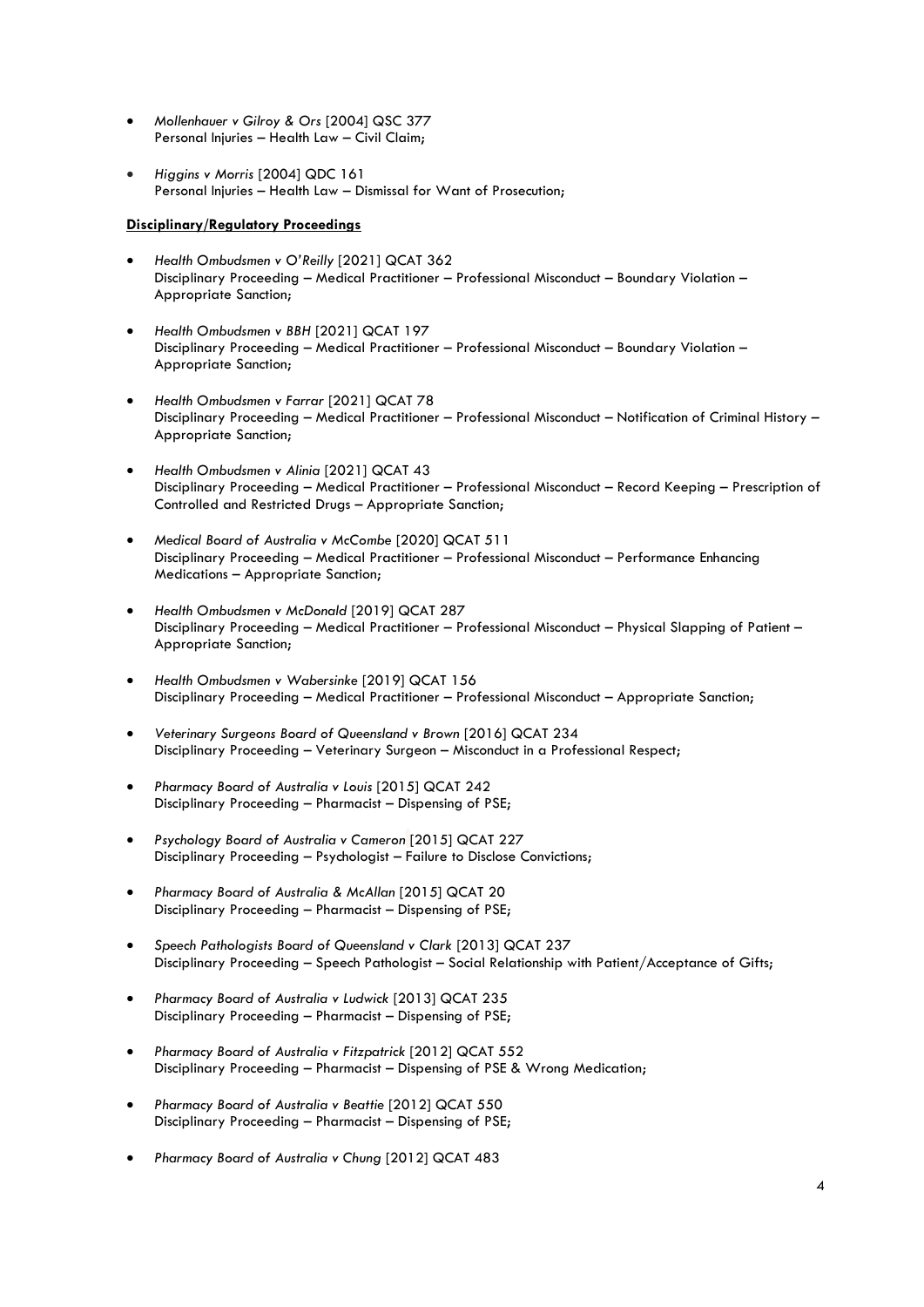Disciplinary Proceeding – Pharmacist – Dispensing of PSE;

- *Pharmacy Board of Australia v Kinsey* [2012] QCAT 359 Disciplinary Proceeding – Pharmacist – Dispensing of PSE;
- *[Pharmacy Board of Australia v Kent](http://www.sclqld.org.au/caselaw/QCAT/2012/329)* [2012] QCAT 329 Disciplinary Proceeding – Pharmacist – Dispensing of Anabolic Steroids/Social Relationship with Customer;
- *[Medical Board of Queensland v Kwan](http://www.sclqld.org.au/caselaw/QHPT/2009/010)* [2009] QHPT 10 Disciplinary Proceeding – Medical Practitioner – Supervision of Medical Practitioners;

#### **Coronial Inquests**

- *Inquest into the Death of Omid Masoumali* 1 November 2021;
- *Inquest into the Death of Cahill* 14 May 2021;
- *Inquest into the Death of Rangi [Appearing as Counsel Assisting the Northern Coroner]* 29/6/20;
- *Inquest into Deaths of Nyholt and Clark arising from the Ravenshoe Café Explosion* 26/6/20;
- *Inquest into the Death of Simons*  19/12/18;
- *Inquest into the Death of Statis* 24/10/18;
- *Inquest into the Death of John* 31/8/17;
- *Inquest into the Death of Langley* 28/6/17;
- *Inquest into the Death of Tonkin* 28/6/17;
- *Inquest into the Death of Cowley-Persch* 21/2/17;
- *Inquest into the Death of Plumb* 19/8/16;
- *Inquest into the Death of Sweet* 6/5/2016;
- *Inquest into the Death of Steer* 3/11/2015;
- *Inquest into the Death of Mills* 28/7/2015;
- *Inquest into the Death of Davies* 28/9/2012;
- *Inquest into the Death of Krog* 13/08/2012;
- *Inquest into the Death of Saunders* 7/10/2011;
- *Inquest into the Death of Hoy –* 5/4/2011;
- *Inquest into the Death of Muller* 10/6/2010;
- *Inquest into the Death of Congoo* 8/12/2009;
- *Inquest into the Death of Allan* 20/11/2009;
- *Inquest into the Death of Duggan* 13/8/2009;
- *Inquest into the Death of Tilse* 13/5/2009;